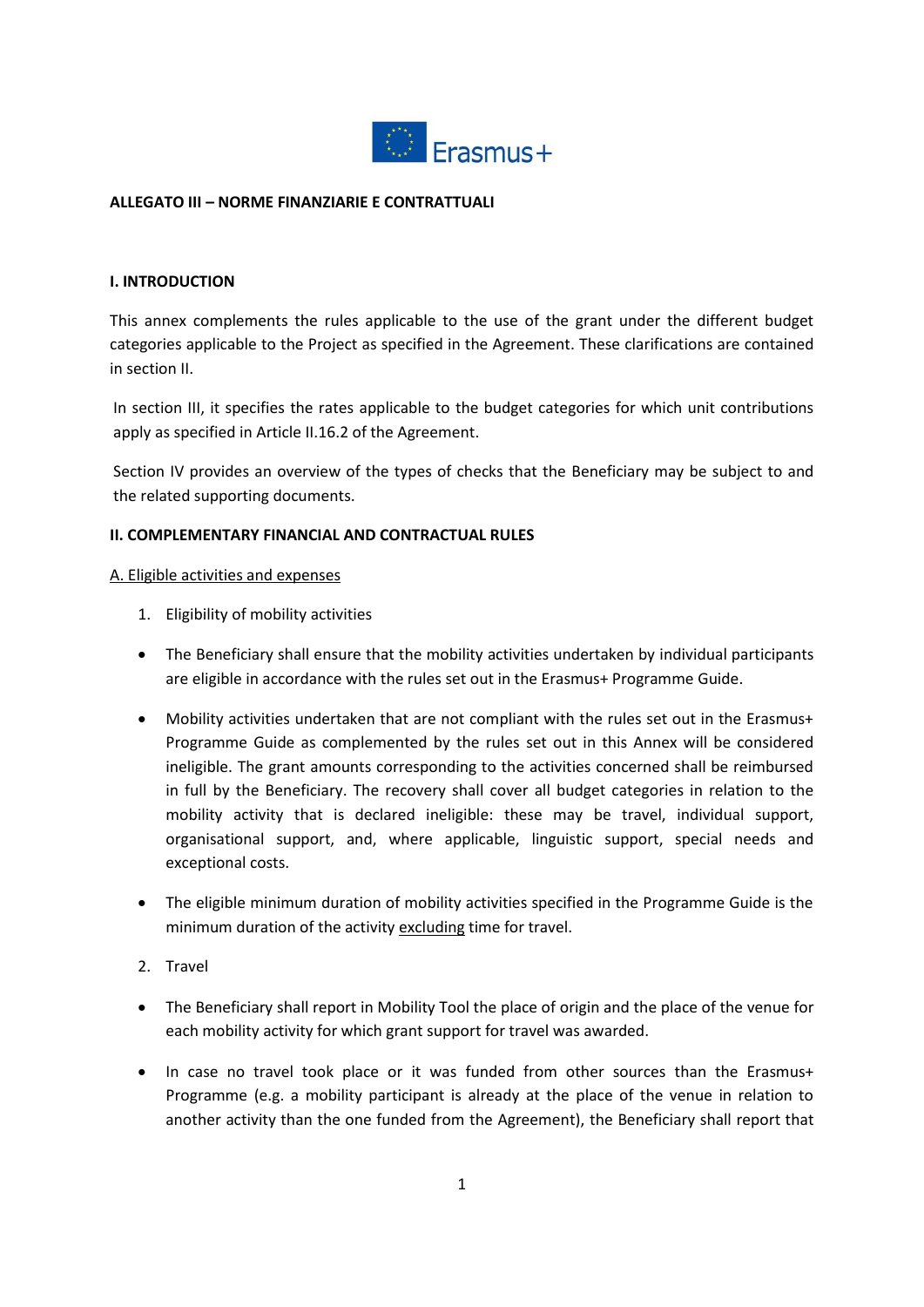situation accordingly in Mobility Tool for each mobility concerned. In this case, no grant support for travel costs will be awarded.

- For the establishment of the distance band applicable, the Beneficiary shall use the on-line distance calculator available on the Commission's website at http://ec.europa.eu/programmes/erasmus-plus/tools/distance\_en.htm. Mobility Tool will calculate the grant amounts for travel based on the applicable unit cost rates.
- By default, the place of origin is understood as the place where the sending organisation is located and the place of the venue as the place where the receiving organisation is located. If a different place of origin or venue is reported, the Beneficiary shall provide the reason for this difference in Mobility Tool.
- 3. Individual support
- The Beneficiary shall document in the Mobility Tool the start and end dates of the mobility activity abroad for each mobility activity for which grant support for individual support was awarded. For all mobility activities, the Beneficiary may add one day for travel directly before the first day of the activity abroad and one day for travel directly following the last day of the activity abroad if necessary; these extra days for travel will be considered for the calculation of the individual support.
- Mobility Tool will calculate the grant amounts for individual support based on the applicable unit cost rates.
- Participants in the mobility activities shall report on this activity via an on-line questionnaire providing their feedback in terms of factual information and their appreciation of the activity period abroad, as well as of its preparation and follow-up.
- In case of termination by the participant of the grant agreement with the Beneficiary due to "force majeure", i.e. an unforeseeable exceptional situation or event beyond the participant's control and not attributable to error or negligence on his/her part, the participant shall be entitled to receive the amount of the grant corresponding to the actual duration of the mobility period as defined in article 2.2 of the agreement between the Beneficiary and the participant. Any remaining funds shall have to be refunded, except if agreed differently with the sending organisation.
- 4. Organisational support
- The grant amount will be calculated automatically by Mobility Tool based on the total number of mobility activities (i.e. regardless of whether the same participant will have undertaken one or more mobilities) reported in Mobility Tool by the Beneficiary.
- The number of participants considered for the calculation of the grant amount for organisational supports excludes accompanying persons of VET learners.
- 5. Linguistic support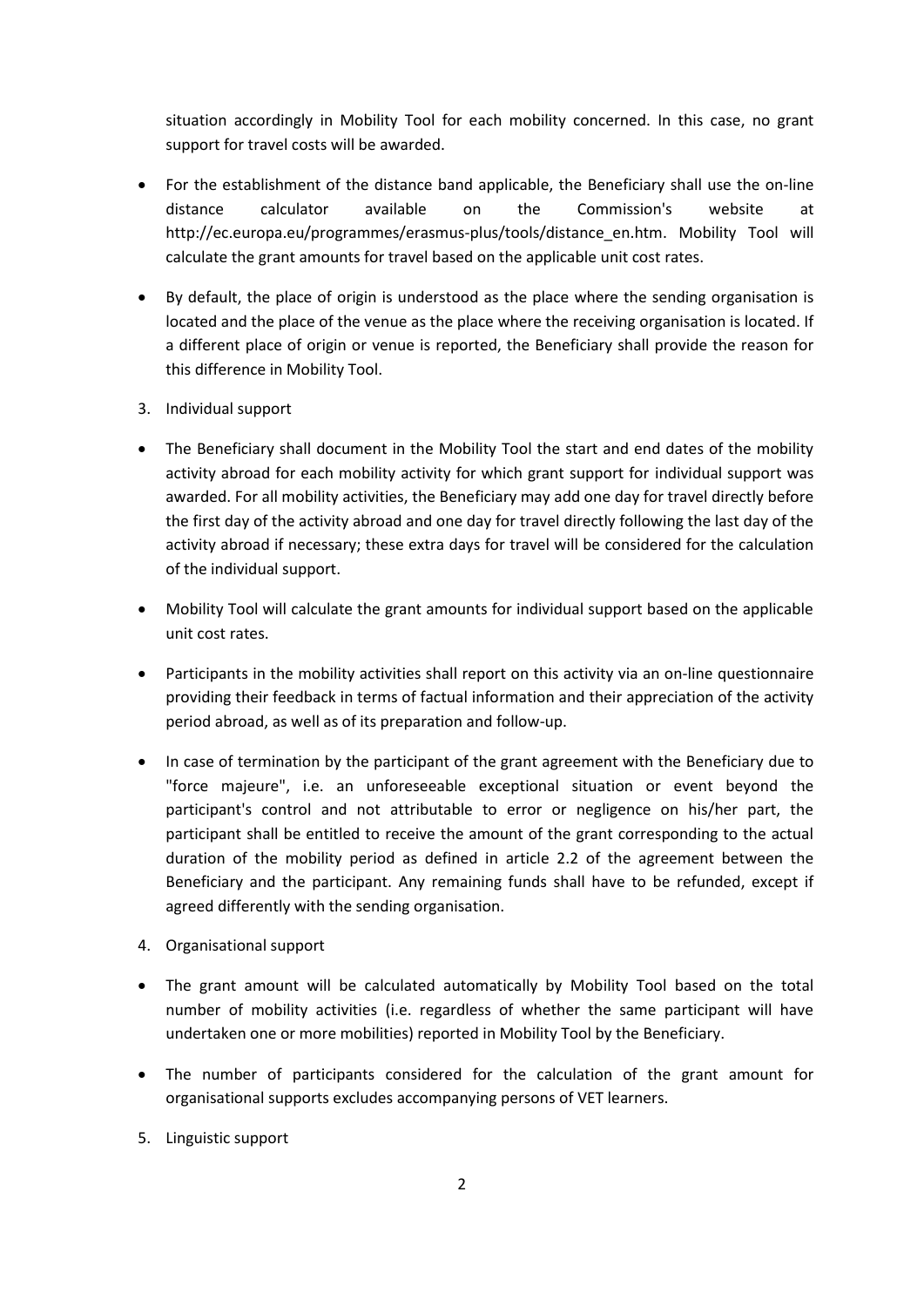- Grant support for linguistic support can be claimed only for VET learners for a mobility duration abroad of minimum one month.
- The Beneficiary shall report in the Mobility Tool for each participant whether or not language preparation was undertaken with the support of the grant awarded for linguistic support.
- Mobility Tool will calculate the grant amounts for linguistic support based on the applicable unit cost rate.
- 6. Special needs support
- The Beneficiary shall report in Mobility Tool for whether additional grant support for special needs was provided for any of the participants with special needs.
- In such case, the Beneficiary shall report in Mobility Tool the type of additional expenses as well as the actual amount of related additional costs incurred.
- 7. Exceptional costs
- Exceptional costs can cover only the costs stipulated in Article II.16.4 of the Agreement.
- The Beneficiary shall report in the Mobility Tool the type of expenses and actual costs incurred for exceptional costs.
- For exceptional costs, the Beneficiary is required to provide all supporting documents at final report stage.

## B. Grant reduction for poor, partial or late implementation

- Poor, partial or late implementation of the Project will be established by the NA on the basis of:
	- o The final report submitted by the Beneficiary;
	- o Reports from individual persons taking part in the mobility activities.
- The NA may consider also information received from any other relevant source, proving that the Project is not implemented in accordance with the contractual provisions. Other sources of information may include monitoring visits, desk checks or on the spot checks undertaken by the NA.
- The final report will be assessed on the basis of quality criteria and scored on a total of maximum 100 points. If the final report scores less than 50 points in total, the NA will reduce the final grant amount on the basis of poor, partial or late implementation of the Project even if all activities reported were eligible and actually took place.
- The final report will be assessed in conjunction with the reports from the mobility participants, using a common set of quality criteria focusing on: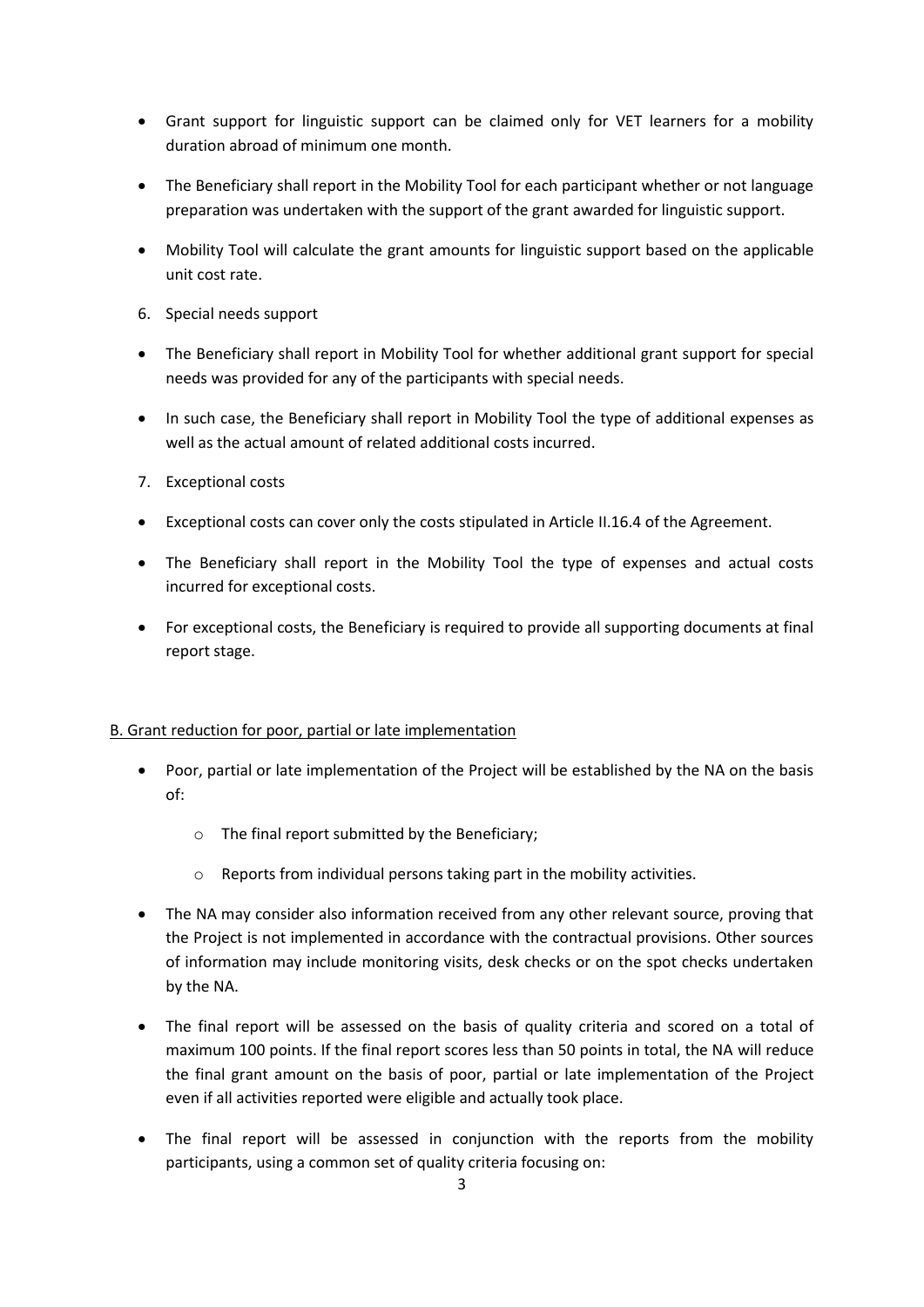- $\circ$  The extent to which the action was implemented in line with the approved grant application
- o The quality of the learning outcomes and impact on participants
- o The impact on the participating organisations
- $\circ$  The quality of the practical arrangements provided in support of the mobility, in terms of preparation, monitoring and support to participants during their mobility activity
- o The quality arrangements for the recognition/validation of the learning outcomes of participants
- $\circ$  The extent to which the grant amounts due to mobility participants were transferred to them in accordance with the contractual provisions set out in the agreement between the Beneficiary and the participant following the template provided in Annex IV of the Agreement.
- A grant reduction based on poor, partial or late implementation will be applied to the final grant amount for organisational support and exceptional costs and will be of:
	- o 25% if the final report scores between 41 and 50 points both included;
	- o 50% if the final report scores between 26 and 40 points both included;
	- o 75% if the final report scores between 0 and 25 points both included.

## C. Grant modifications

- C.1 Grant modification due to additional funds being available
	- In the event of additional funds becoming available to the NA for (re)allocation to beneficiaries, the total maximum grant amount indicated in Article I.3.1 may be increased in accordance with the following provisions:
		- The Beneficiary has not been awarded the full grant requested under the main selection round due to the high demand and limited budget rather than for reasons of weak past performance of the Beneficiary;
		- On the basis of the information in the ad hoc interim report and data registered in Mobility Tool, the realisation level of mobilities granted initially is in line with the grant agreement.
	- The final grant amount awarded shall not exceed the grant amount requested by the applicant in the initial grant application.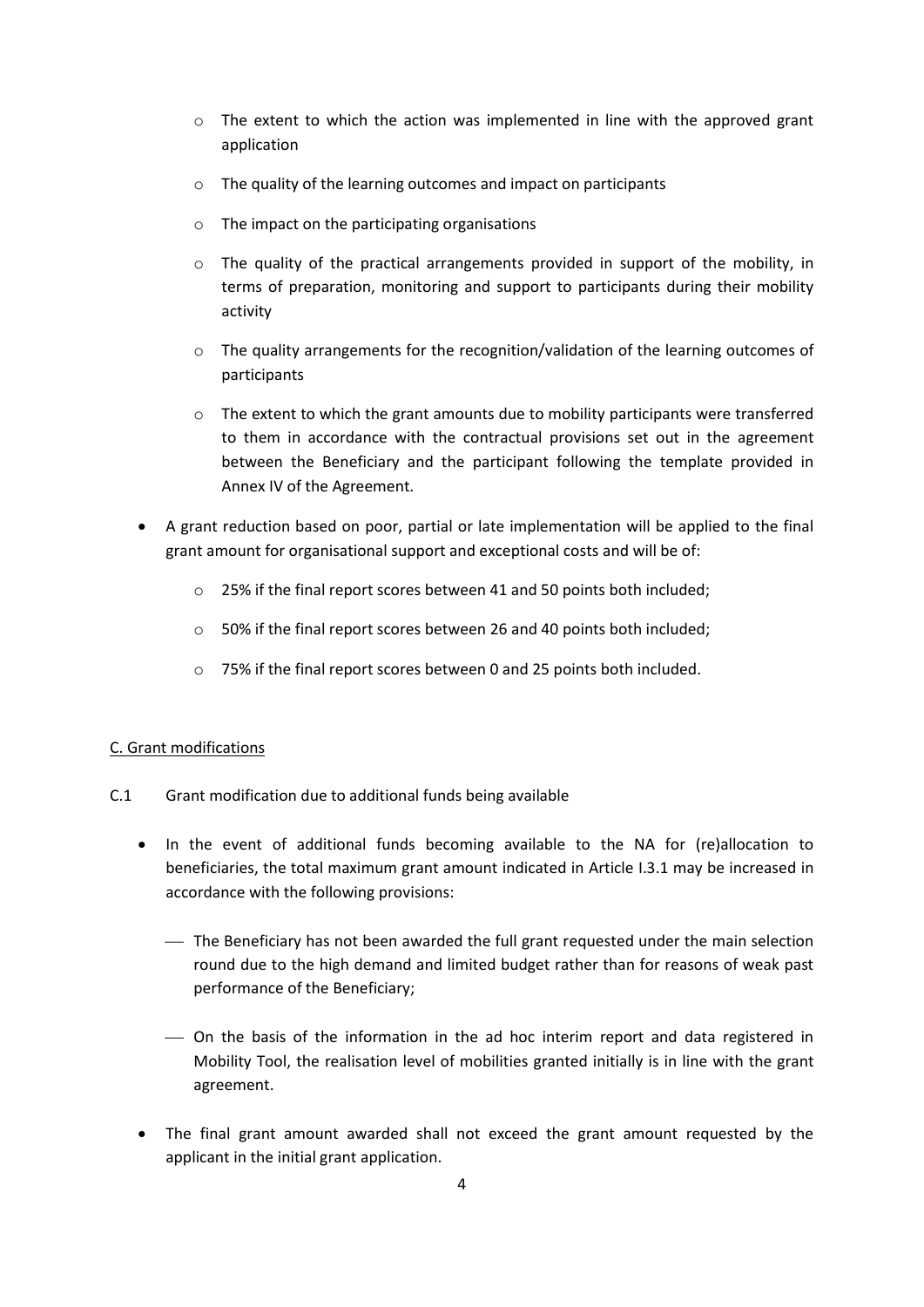## C.2 Contractual modifications

• In accordance with Article II.11 of the Agreement, any modification of the grant as set out in points C.1 above will take the form of an amendment to the Agreement.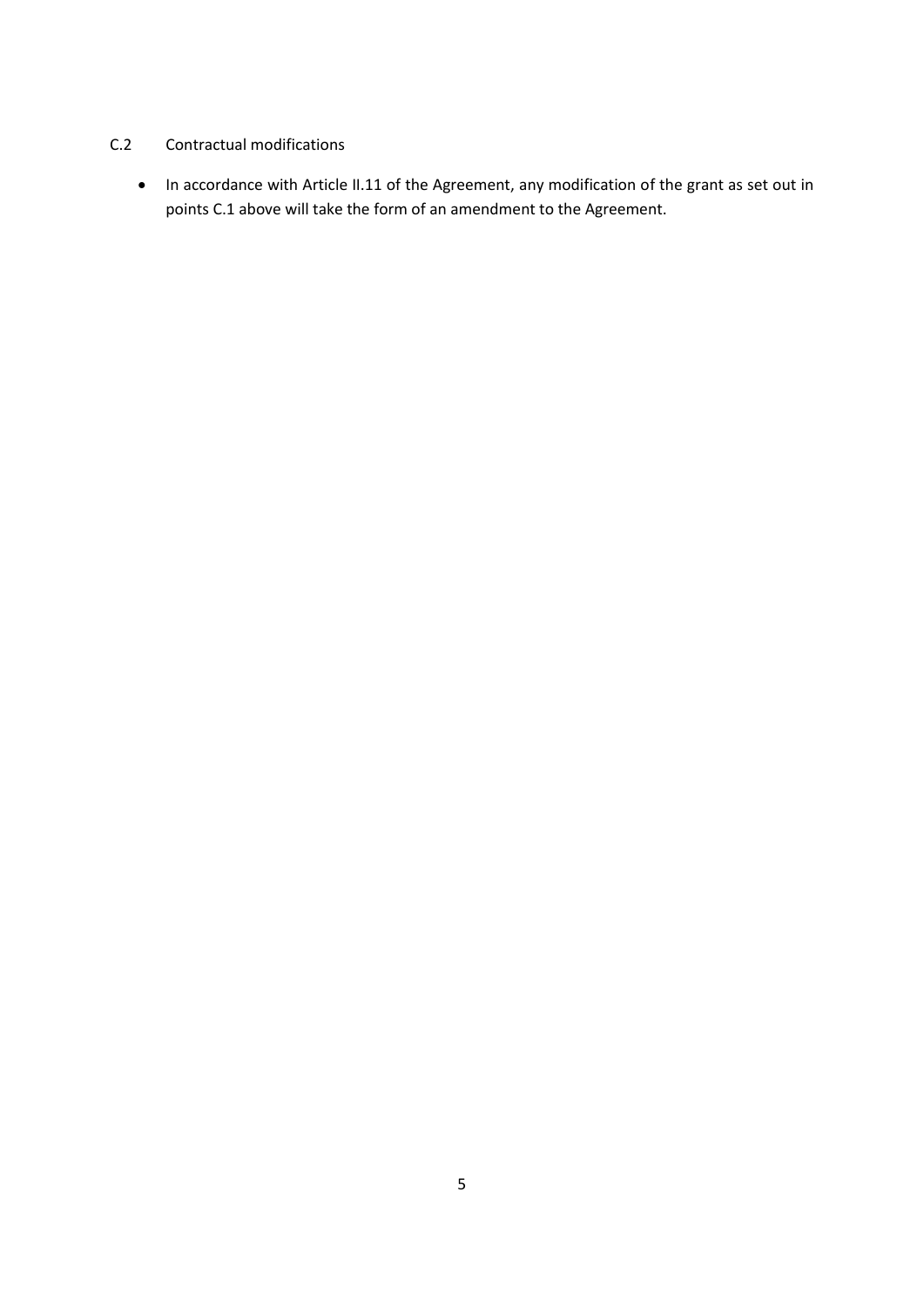# **III. Rates applicable for contributions to unit costs**

## **1. Travel**

| <b>Travel distances</b>   | <b>Amount</b>            |
|---------------------------|--------------------------|
| Between 100 and 499 KM:   | 180 EUR per participant  |
| Between 500 and 1999 KM:  | 275 EUR per participant  |
| Between 2000 and 2999 KM: | 360 EUR per participant  |
| Between 3000 and 3999 KM: | 530 EUR per participant  |
| Between 4000 and 7999 KM: | 820 EUR per participant  |
| 8000 KM or more:          | 1100 EUR per participant |

Nota bene: the "travel distance" represents the distance between the place of origin and the venue, whereas the "amount" covers the contribution to the travel both to and from the venue.

### **2. Individual support**

# **For staff mobility (including staff accompanying VET learners)**

|                                                      | <b>VET Staff</b><br>Amount per day in Euro  |    |  |  |  |
|------------------------------------------------------|---------------------------------------------|----|--|--|--|
| Receiving country                                    | Max per days 1 - 14<br>Max per days 15 - 60 |    |  |  |  |
| $\mathsf{AT}$                                        | 112                                         | 78 |  |  |  |
| <b>BE</b>                                            | 112                                         | 78 |  |  |  |
| BG                                                   | 112                                         | 78 |  |  |  |
| $\mathsf{CH}% _{\mathbb{C}}\left( \mathbb{C}\right)$ | 112                                         | 78 |  |  |  |
| ${\sf CY}$                                           | 112                                         | 78 |  |  |  |
| ${\sf CZ}$                                           | 112                                         | 78 |  |  |  |
| DE                                                   | 96                                          | 67 |  |  |  |
| DK                                                   | 128                                         | 90 |  |  |  |
| EE                                                   | $80\,$                                      | 56 |  |  |  |
| EL.                                                  | 112                                         | 78 |  |  |  |
| ES                                                   | 96                                          | 67 |  |  |  |
| F1                                                   | 112                                         | 78 |  |  |  |
| ${\sf FR}$                                           | 112                                         | 78 |  |  |  |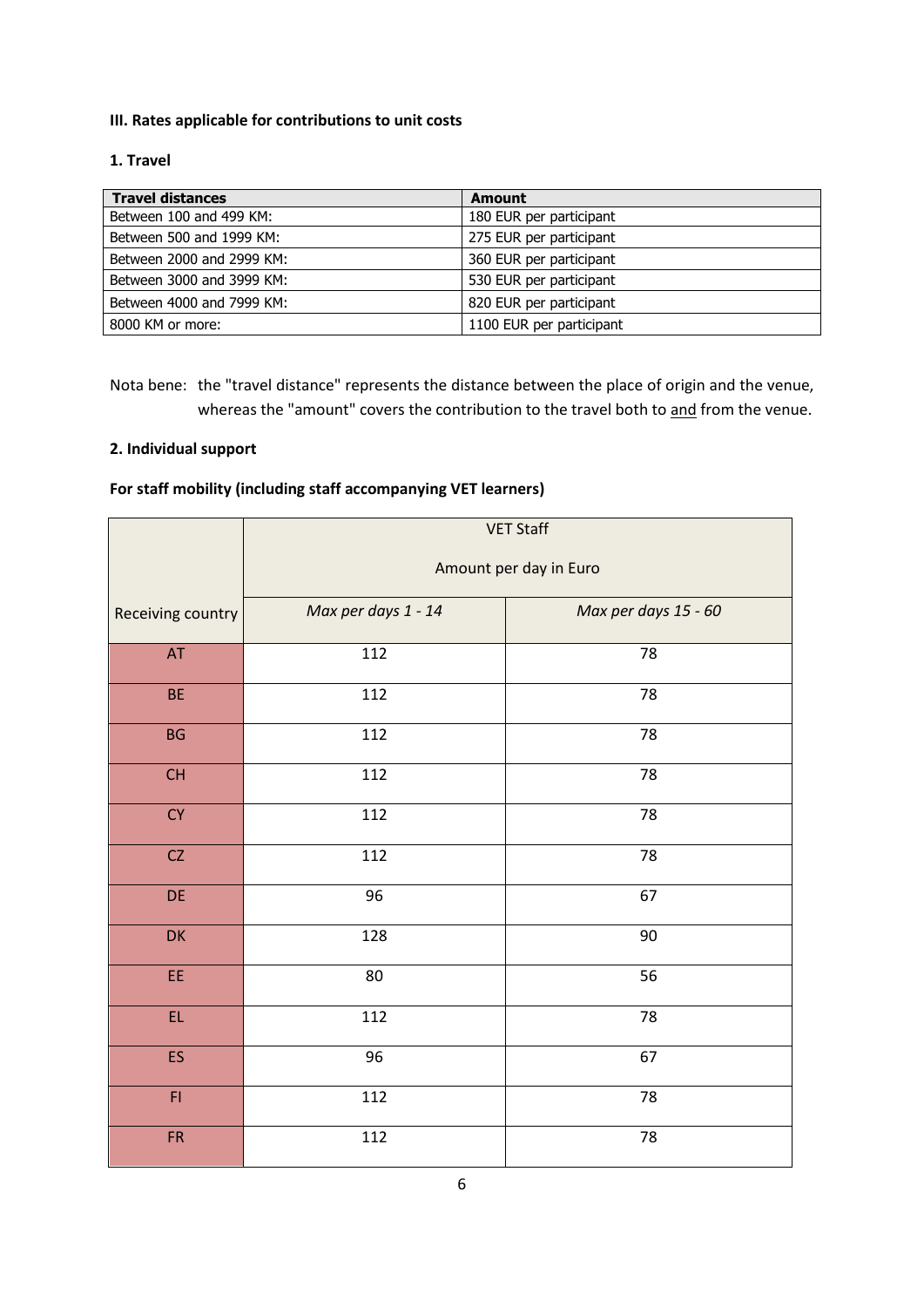| HR                       | 80               | 56 |
|--------------------------|------------------|----|
| $\overline{HU}$          | 112              | 78 |
| $\overline{\mathsf{IE}}$ | 128              | 90 |
| $\overline{\mathsf{IS}}$ | 112              | 78 |
| $\sqcup$                 | 112              | 78 |
| $\overline{\mathsf{LT}}$ | 80               | 56 |
| $\overline{\text{LU}}$   | 112              | 78 |
| $\mathsf{LV}$            | 96               | 67 |
| MK                       | 96               | 67 |
| MT                       | 96               | 67 |
| $\mathsf{NL}$            | 128              | 90 |
| <b>NO</b>                | 112              | 78 |
| PL                       | 112              | 78 |
| PT                       | 96               | 67 |
| <b>RO</b>                | 112              | 78 |
| SE                       | 128              | 90 |
| $\overline{\mathsf{SI}}$ | 80               | 56 |
| SK                       | 96               | 67 |
| <b>TR</b>                | 112              | 78 |
| $\overline{\mathsf{UK}}$ | $\overline{128}$ | 90 |

## **Nota bene: the amount per day is calculated as follows:**

up to the 14<sup>th</sup> day of activity: the amount per day per participant as specified in the table above +

between the 15<sup>th</sup> and 60<sup>th</sup> day of activity: 70% of amount per day per participant as specified in the table above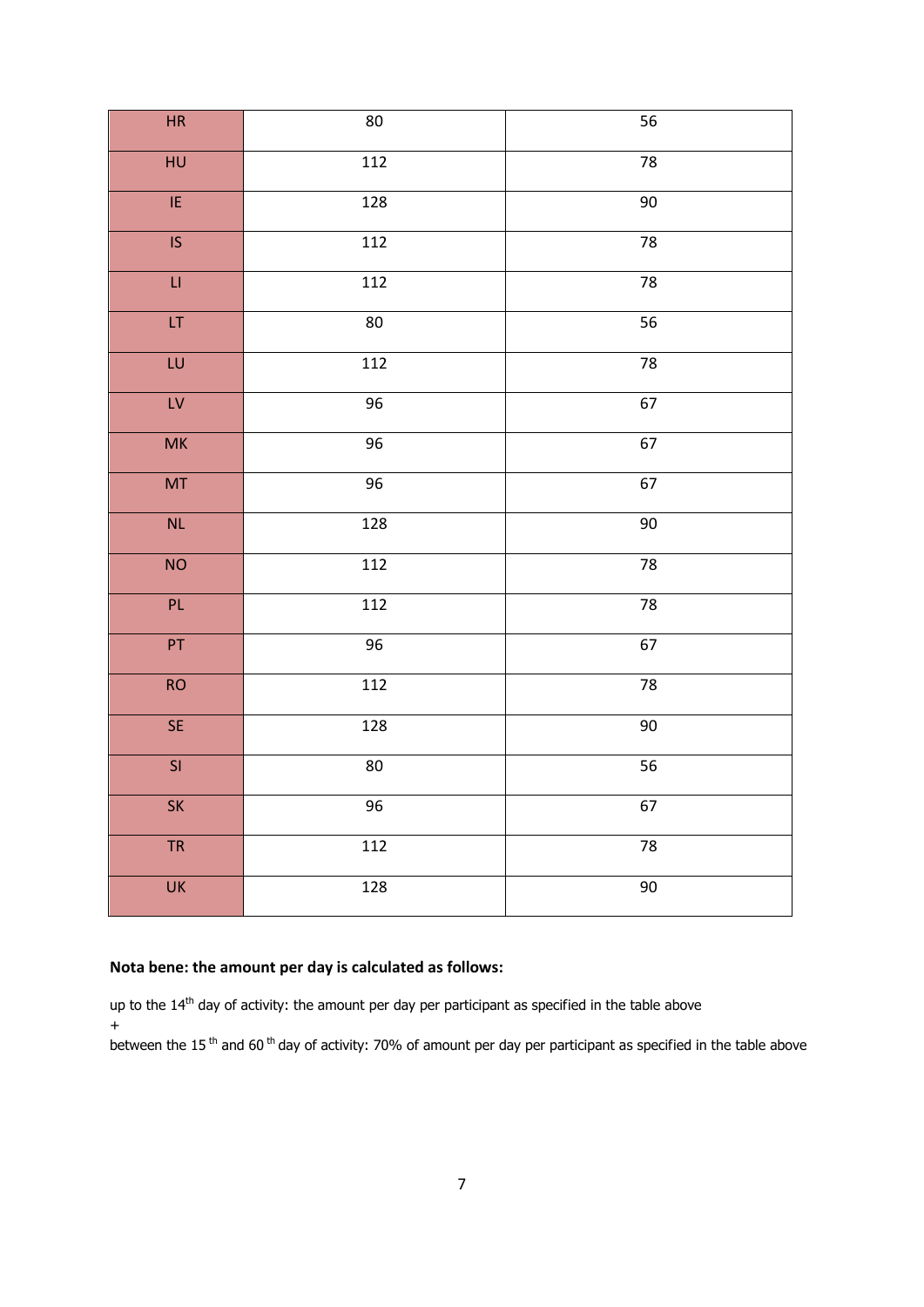# **For VET learner mobility**

|                        | <b>VET Learner</b>     |                      |                       |  |  |
|------------------------|------------------------|----------------------|-----------------------|--|--|
|                        | Amount per day in Euro |                      |                       |  |  |
| Receiving country      | Max per days 1 - 14    | Max per days 15 - 60 | Max per days 61 - 360 |  |  |
| AT                     | 74                     | 52                   | 37                    |  |  |
| <b>BE</b>              | 74                     | 52                   | 37                    |  |  |
| <b>BG</b>              | 74                     | 52                   | 37                    |  |  |
| <b>CH</b>              | 70                     | 49                   | 35                    |  |  |
| <b>CY</b>              | 77                     | 54                   | 39                    |  |  |
| CZ                     | 74                     | 52                   | 37                    |  |  |
| DE                     | 67                     | 47                   | 34                    |  |  |
| DK                     | 86                     | 60                   | 43                    |  |  |
| EE                     | 58<br>41               |                      | 29                    |  |  |
| EL.                    | 70                     | 49                   | 35                    |  |  |
| ES                     | 67                     | 47                   | 34                    |  |  |
| F1                     | 77                     | 54                   | 39                    |  |  |
| <b>FR</b>              | 80                     | 56                   | 40                    |  |  |
| <b>HR</b>              | 58                     | 41                   | 29                    |  |  |
| HU                     | 70                     | 49                   | 35                    |  |  |
| IE                     | 80                     | 56                   | 40                    |  |  |
| IS                     | 80                     | 56                   | 40                    |  |  |
| $\mathsf{L}\mathsf{I}$ | 70                     | 49                   | 35                    |  |  |
| LT                     | 58                     | 41                   | 29                    |  |  |
| LU                     | 77                     | 54                   | 39                    |  |  |
| LV                     | 67                     | 47                   | 34                    |  |  |
| <b>MK</b>              | 67                     | 47                   | 34                    |  |  |
| <b>MT</b>              | 67                     | 47                   | 34                    |  |  |
| NL                     | 83                     | 58                   | 42                    |  |  |
| <b>NO</b>              | 70                     | 49                   | 35                    |  |  |
| PL.                    | 70                     | 49                   | 35                    |  |  |
| PT                     | 64                     | 45                   | 32                    |  |  |
| <b>RO</b>              | $70\,$                 | 49                   | 35                    |  |  |
| <b>SE</b>              | 83                     | 58                   | 42                    |  |  |
| SI                     | 58                     | 41                   | 29                    |  |  |
| <b>SK</b>              | 67                     | 47                   | 34                    |  |  |
| <b>TR</b>              | $70\,$                 | 49                   | 35                    |  |  |
| UK                     | 90                     | 63                   | 45                    |  |  |

## **Nota bene: the amount per day is calculated as follows:**

up to the 14<sup>th</sup> day of activity: the amount per day per participant as specified in the table above +

between the 15<sup>th</sup> and 60<sup>th</sup> day of activity: 70% of the amount per day per participant as specified in the table above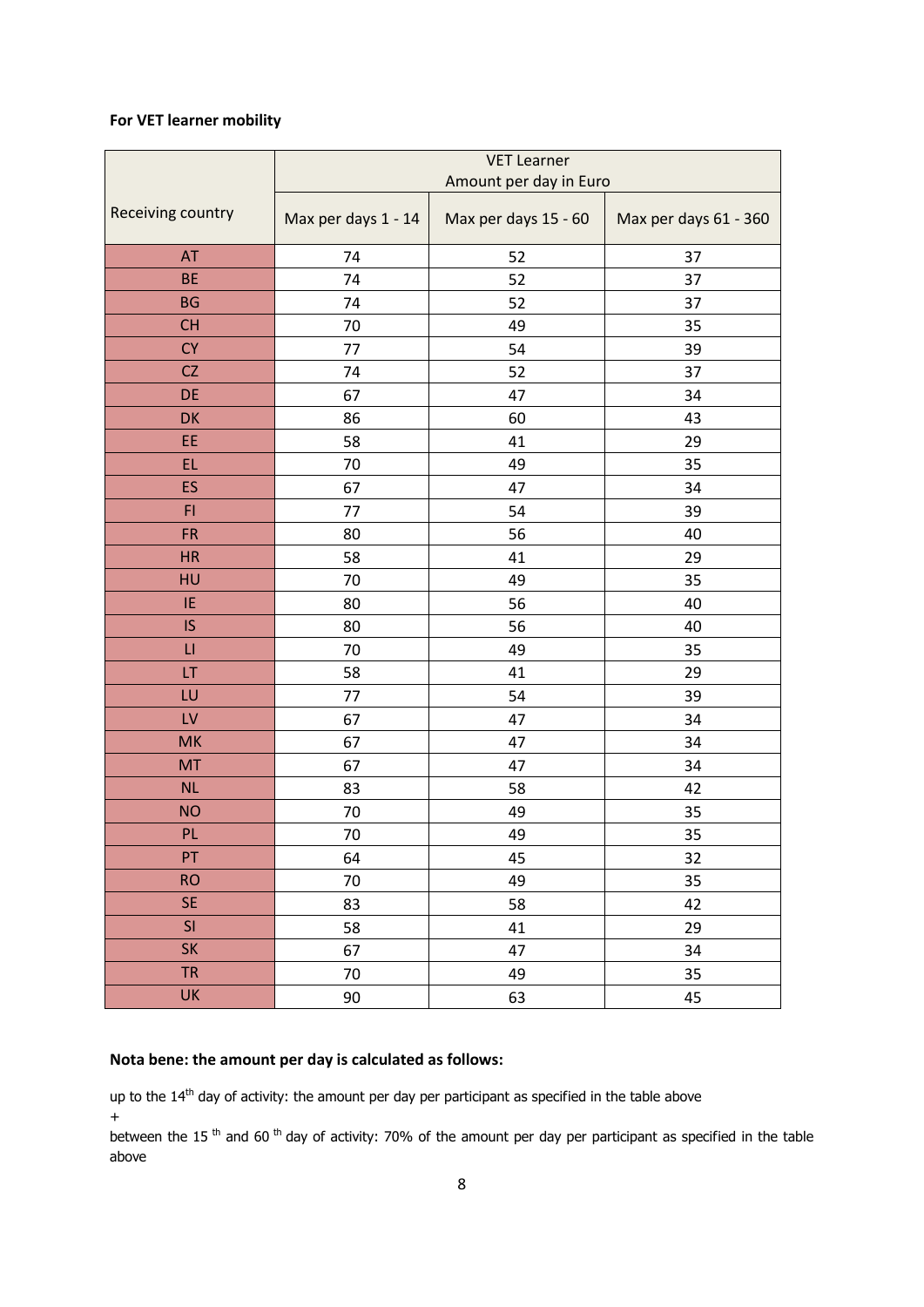$+$  between the 61<sup>th</sup> day of activity and up to 12 months: 50% of the amount per day per participant as specified in the table above

### **3. Organisational support**

Up to the 100th participant: 350 EUR per participant + beyond the 100th participant: 200 EUR per additional participant.

#### **4. Linguistic support**

For VET learner mobility only

150 EUR per participant

### **IV. Provision of supporting documents**

In accordance with Article II.20, the Beneficiary may be subject to checks and audits in relation to the Agreement. Checks and audits aim at verifying whether the Beneficiary managed the grant in respect of the rules set out in the Agreement, in order to establish the final grant amount to which the Beneficiary is entitled. To that effect, the Beneficiary may be subject to the following types of checks:

- Final report check: NA check at final report stage undertaken at the NA premises in order to establish the final grant amount to which the Beneficiary is entitled. This type of check will be undertaken in all cases;
- Desk check: in-depth check of supporting documents at the NA premises, usually at or after final report stage, if the Agreement is included in the NA sample for desk checks required by the European Commission or if the NA included the Agreement for a targeted desk check based on its risk assessment;
- On the spot check: check at the premises of the Beneficiary organisation or at any other relevant premise for the execution of the Project. The Beneficiary may be subject to an on the spot check if the Agreement is included in the NA sample for on the spot checks required by the European Commission or if the NA included the Agreement for a targeted on the spot check based on its risk assessment. There are three types of possible on the spot checks:
	- $\circ$  On the spot check during action: check undertaken during the implementation of the Project
	- $\circ$  On the spot check after action: check undertaken after the end of the Project and usually after the final report check;

The table below specifies the subject of the NA verification for each budget category under the different types of checks. The Beneficiary shall note that the NA may request for any type of check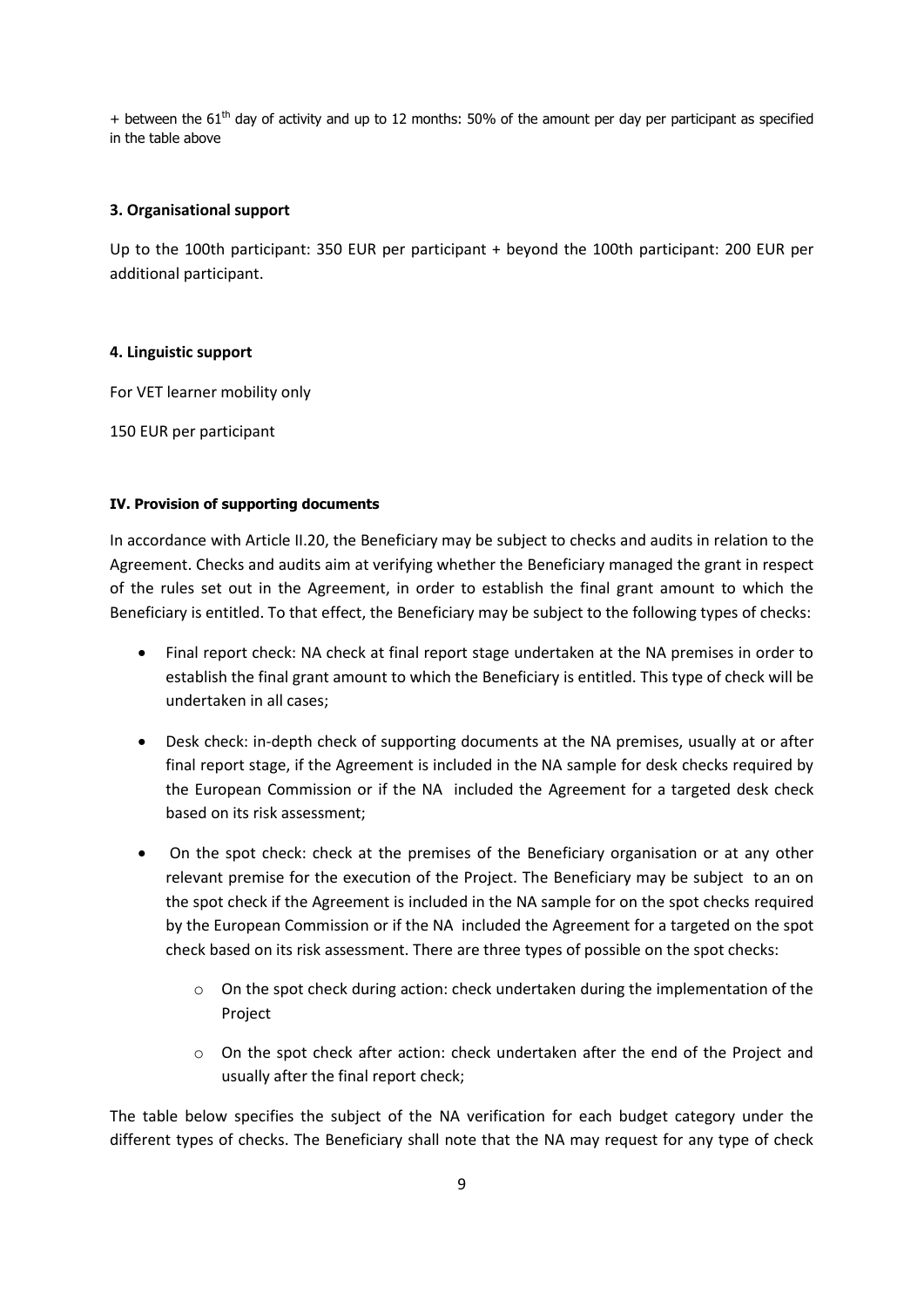also supporting documents or evidence that are typically specified for another type of check in the table below.

In view of checks, the Beneficiary shall supply supporting documents in original. In so far as the Beneficiary is legally not authorised to send original documents to the NA for final report or desk checks, the Beneficiary may send a copy thereof instead. The NA shall return original supporting documents to the Beneficiary upon its analysis thereof.

| <b>Budget category</b>           | <b>Final</b><br>report<br>check | <b>Desk check</b>                                                             | On-the-spot<br>check<br>during                                                 | <b>System check</b>                                                                                                  | On-the<br>spot<br>check<br>after                                                                                                                      |
|----------------------------------|---------------------------------|-------------------------------------------------------------------------------|--------------------------------------------------------------------------------|----------------------------------------------------------------------------------------------------------------------|-------------------------------------------------------------------------------------------------------------------------------------------------------|
|                                  |                                 |                                                                               | action                                                                         |                                                                                                                      | action                                                                                                                                                |
| <b>Travel</b>                    | Final report                    | Final report<br>Supporting<br>documents<br>specified<br>in<br>Article II.16.2 | Reality<br>and<br>eligibility of<br>the<br>activity and the<br>participants    | Reality<br>and<br>eligibility of<br>the<br>activity and<br>the<br>participants<br>Compliance with<br>the VET charter | Final report<br>Supporting<br>documents<br>specified<br>in<br>Article II.16.2<br>Recording<br>of<br>Project expense<br>Beneficiary<br>in<br>accounts  |
| <b>Individual</b><br>support     | Final report                    | Final report<br>Supporting<br>documents<br>specified<br>in<br>Article II.16.2 | Reality<br>and<br>eligibility of<br>the<br>activity and<br>the<br>participants | Reality<br>and<br>eligibility of<br>the<br>activity and<br>the<br>participants<br>Compliance with<br>the VET charter | Final report<br>Supporting<br>documents<br>specified<br>in<br>Article II.16.2<br>Recording<br>of<br>Project expense<br>Beneficiary<br>in.<br>accounts |
| <b>Organisational</b><br>support | Final report                    | Final report<br>Supporting<br>documents<br>specified<br>in<br>Article II.16.2 | Reality<br>and<br>eligibility of the<br>activity and the<br>participants       | Reality<br>and<br>eligibility of<br>the<br>activity and<br>the<br>participants<br>Compliance with<br>the VET charter | Final report<br>Supporting<br>documents<br>specified<br>in<br>Article II.16.2<br>Recording<br>of<br>Project expense<br>in Beneficiary<br>accounts     |
| Linguistic<br>support            | Final report                    | Final report<br>Supporting<br>documents<br>specified<br>in<br>Article II.16.2 | Reality<br>and<br>eligibility of the<br>activity and the<br>participants       | Reality<br>and<br>eligibility of<br>the<br>activity and<br>the<br>participants<br>Compliance<br>with                 | Final report<br>Supporting<br>documents<br>specified<br>in<br>Article II.16.2                                                                         |